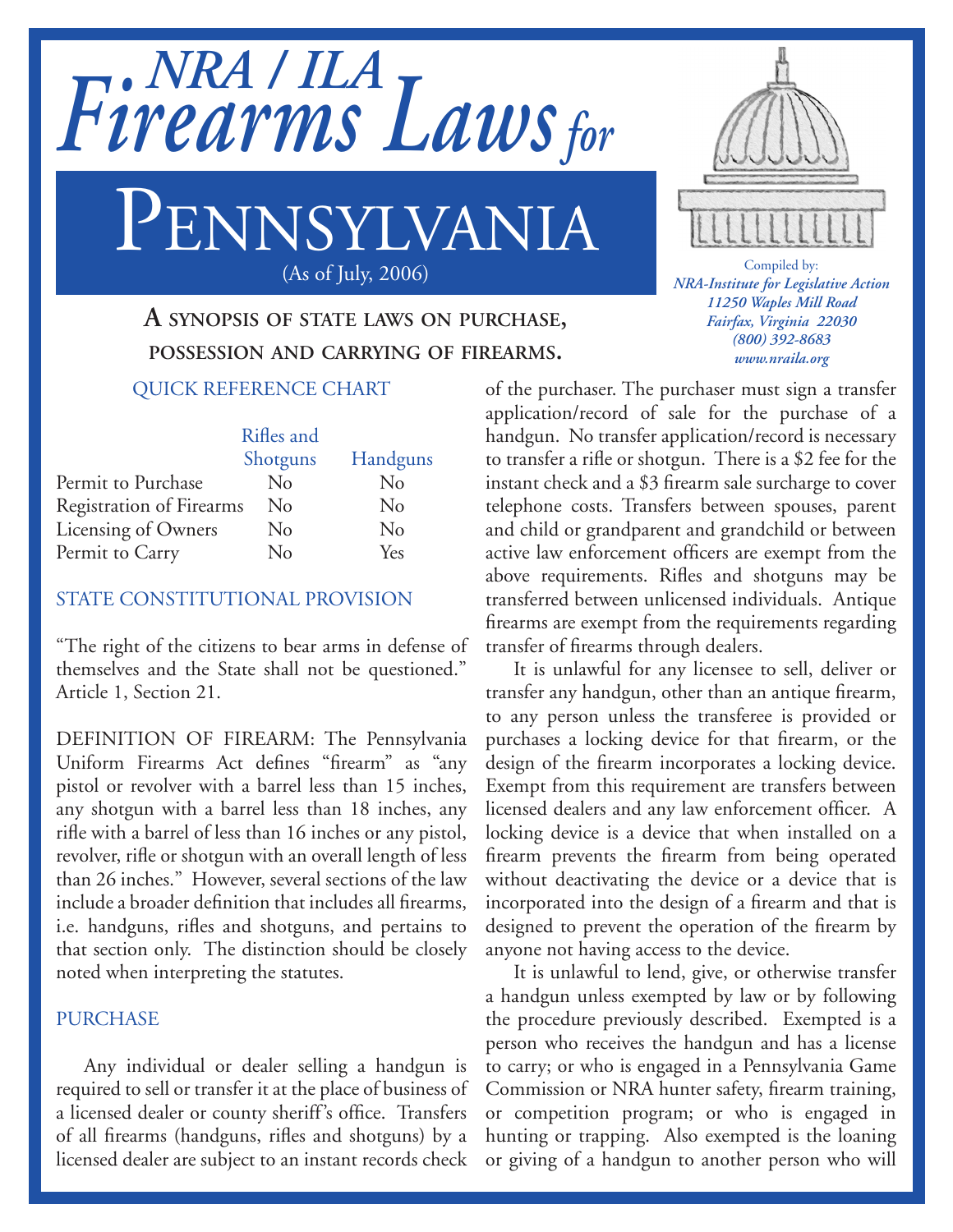remain within the transferor's dwelling or place of business; a transfer to carry out a bequest or intestate succession; and a person under 18 who is under the direct supervision of a responsible person at least 21.

No person may knowingly or intentionally transfer any firearm to any person who is prohibited from possession. No Pennsylvania resident who may lawfully purchase, possess, sell, or transfer a firearm shall be prohibited from purchasing or otherwise obtaining a rifle or shotgun in a jurisdiction outside the Commonwealth. Persons convicted of drunk driving three times within a five-year period may possess but may not purchase a firearm. A person with certain disabling convictions that keep him or her from purchasing and possessing firearms may apply to the Court of Common Pleas for restoration of his or her firearms rights. Such restoration does not constitute a pardon or guarantee an expungement of a criminal record. Free brochures summarizing state law relating to the buying, selling, and transferring of firearms shall be provided by the State Police to every licensed firearms dealer and each individual who purchases a firearm from a licensed dealer.

#### POSSESSION

No license is required to possess rifles and shotguns, or to possess handguns in one's home or place of business. It is unlawful for the following to possess any firearm: any person convicted of a crime of violence; who is a fugitive, or has been convicted of a controlled substance offense punishable by more than 2 years, adjudicated mentally incompetent or involuntarily committed to a mental institution, illegal alien, adjudicated a delinquent for an offense that would disqualify one from possessing a firearm if committed by an adult, or subject to a protection from abuse (PFA) court order that prohibits possession of a firearm. It is a first-degree misdemeanor punishable by 5 years in jail and up to a \$10,000 fine if a person subject to a PFA does not relinquish all firearms. Additionally, a person subject to a PFA may not receive firearms and any person who knowingly transfers to an individual under a PFA may face the same penalties as stated above. It is unlawful to possess any firearm in a court facility. At or within the building containing a court facility, lockers or similar facilities shall be available by July 1, 2002, at

no charge, for the temporary checking of firearms by persons lawfully carrying same. A receipt must be issued to the individual checking a firearm.

It is unlawful for a person under 18 to possess a handgun. This does not apply to a minor who is under the supervision of a parent, grandparent, legal guardian or adult acting with the consent of the minor's custodial parent or legal guardian, when the minor is engaged in lawful activity including training, target shooting or competition, or the firearm is unloaded and the minor is transporting it for lawful purpose or a person under the age of 18 who is lawfully hunting or trapping in accordance with the Pennsylvania Game Code.

#### CARRY

It is unlawful to possess any firearm on school property but it shall be a defense that the weapon is possessed and used in conjunction with a lawful supervised school activity or course or is possessed for other lawful purpose.

It is unlawful to carry a handgun, rifle or shotgun upon the public streets or upon any public property during an emergency proclaimed by a governmental executive unless the person carrying is actively engaged in lawful self defense, is licensed to carry firearms, or is exempt from licensing requirements. It is unlawful to carry a handgun, rifle or shotgun upon the public streets or upon any public property in Philadelphia unless the person carrying is licensed to carry firearms or is exempt from licensing requirements.

Any person carrying a handgun in any vehicle or concealed on or about his person' is required to have a license to carry or a Sportsman's Firearm Permit (good only for hunting, fishing, trapping and dog training).

However, no license is required:

(1) to carry a handgun in one's home or fixed place of business;

(2) when engaged in target shooting or while going to or from shooters' places of assembly or target practice, provided the firearm is unloaded and the ammunition is carried in a separate container;

(3) for law enforcement personnel, including policemen, jail wardens, and sheriffs and their deputies;

(4) to carry an unloaded and securely wrapped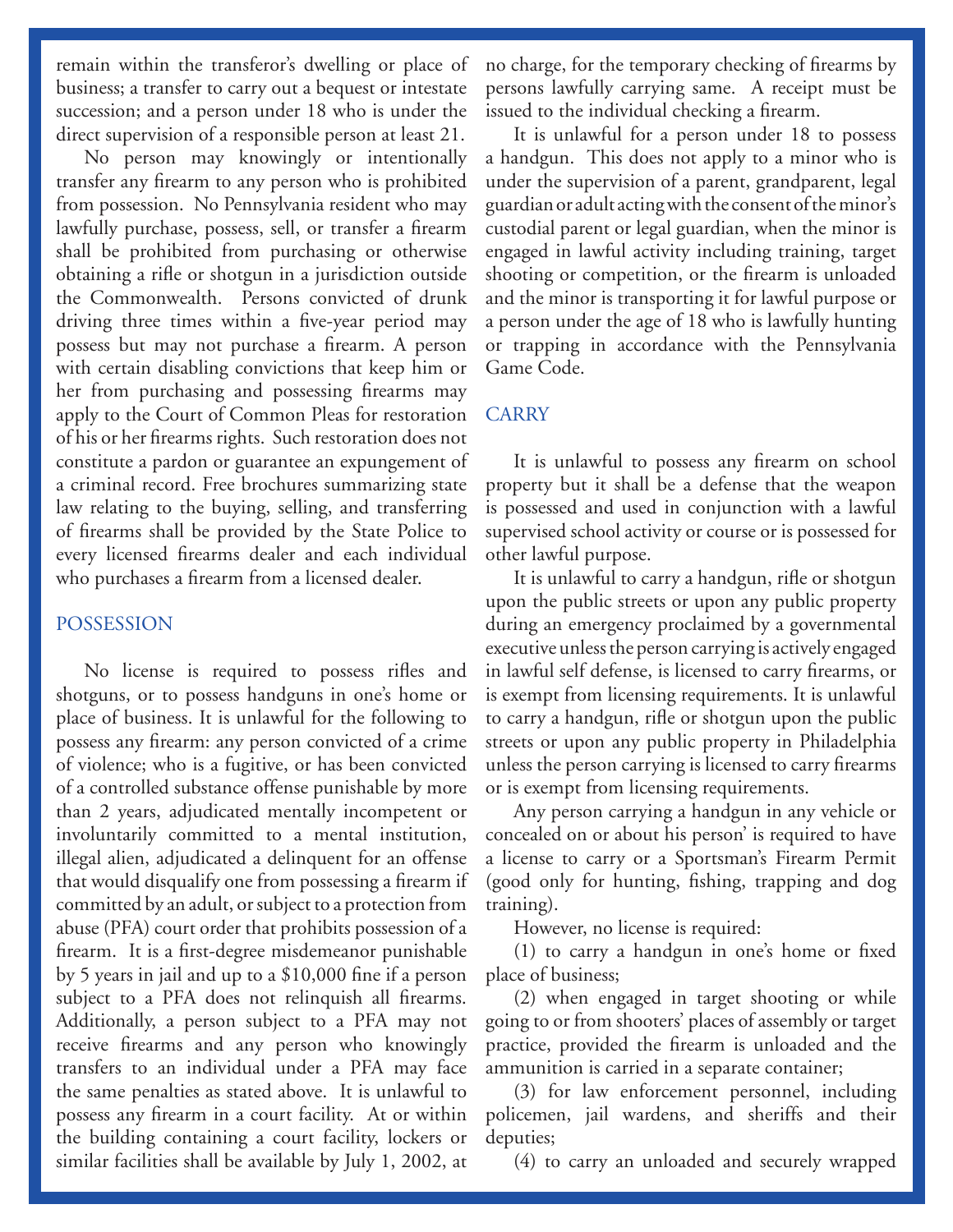firearm from place of purchase to one's home or place of business, to or from a place of repair, or in moving from one place of abode or business to another, or from one's home to a vacation or recreational home or dwelling or back, to recover stolen property, or to a location to which the person has been directed to surrender firearms or back upon return of the surrendered firearm;

(5) to carry while lawfully hunting or fishing or going to the place of hunting or fishing, provided one has a hunting or fishing license and a Sportsman's Firearm Permit;

(6) while carrying a firearm in any vehicle when the person possesses a valid and lawfully issued license for that firearm which has been issued under the laws of the U.S. or any other state;

(7) by a person who has a lawfully issued license to carry a firearm and said license expired within six months prior to the date of arrest and that individual is otherwise eligible for renewal of that license;

(8) by any person who is otherwise eligible to possess a firearm and who is operating a motor vehicle which is registered in the person's name or the name of a spouse or parent and which contains a firearm for which a valid license has been issued to the spouse or parent owning the firearm.

A Sportsman's Firearm Permit is valid only for sporting purposes. It is obtained by applying to the county treasurer. The applicant must present his hunting or fishing license and pay a fee of \$6.00. The permit is valid for five years. It must be carried with a valid hunting or fishing license.

Application for a license to carry may be made to the chief of police in a city of the first class (Philadelphia) or sheriff in the county where the applicant resides. Non-residents may apply to any county sheriff but must first possess any applicable license required by their state of residence. All information provided by the potential purchaser, transferee or applicant, including but not limited to, the potential purchaser, transferee or applicant's name or identity, is confidential and not subject to public disclosure. The license is valid for five years from the date of issuance unless sooner revoked for good cause. The fee is \$19.00.

The issuing officer shall, within 45 days, issue the license unless good cause exists to deny. The state code lists several factors which preclude issuance of a

license, including, but not limited to:

(1) being of a character and reputation that the applicant is likely to act in a manner dangerous to public safety;

(2) currently charged with or convicted of certain crimes;

(3) being a habitual drunkard or abuser of controlled substances;

(4) being of unsound mind or having been involuntarily committed to a mental institution; or

(5) having been dishonorably discharged from the Armed Forces.

When carrying a handgun, the licensee shall, upon demand of a law enforcement officer, produce the license for inspection. A license to carry or a Sportsman's Firearm Permit does not authorize carrying a loaded shotgun or rifle in any vehicle. A Sportsman's Firearm Permit does not authorize carrying a loaded handgun in a vehicle. A weapon is "loaded" if there is ammunition capable of being fired in the firing chamber, any cylinder of a revolver, in a nondetachable magazine, or in a detachable magazine that is attached or in the same container or compartment as the firearm.

# TRANSPORTATION IN A VEHICLE

A handgun being transported in a vehicle without a license to carry must be unloaded and must be carried under one of the exceptions listed above under 'Carry.' Rifles and shotguns may be transported in a vehicle as long as they are unloaded.

While transporting a firearm without a license, it is up to the person carrying the firearm to demonstrate that one of the exceptions applies. A law enforcement officer may demand such evidence.

# ANTIQUES

"Antique firearm" means:

1. Any firearm manufactured in or before 1898. Any firearm with a matchlock, flintlock, or percussion cap type of ignition system; and

2. Any replica of any firearm manufactured in or before 1898 if such replica:

is not designed or redesigned for using rimfire or conventional centerfire fixed ammunition; or

• uses rimfire or conventional centerfire fixed